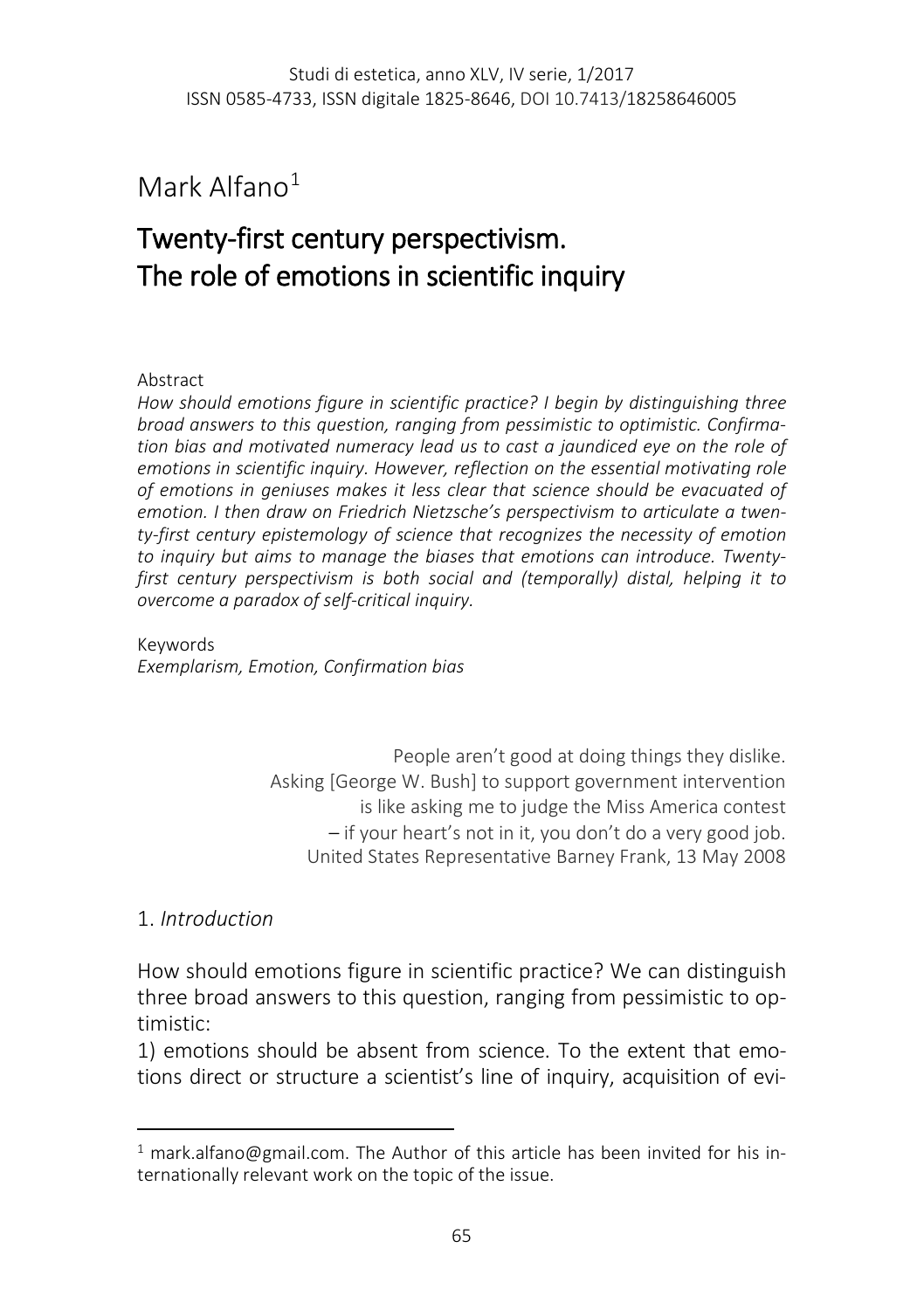dence, analysis of evidence, or interpretation of evidence, the scientific credentials of her research are called into question. Call this the austere answer. The austere answer is represented by twentieth-century sociologists of science such as Storer (1966) and Barber (1962).

2) Emotions – or a proper subset of them – are epistemically allowable only at certain stages of scientific inquiry. For example, they are allowable in the context of discovery but not in the context of verification (Reichenbach 1938). Alternatively, only members of (a subset of) the class of epistemic emotions (Morton 2010; see also Barbalet 2002) – which includes curiosity, fascination, intrigue, hope, trust, confidence, distrust, mistrust, surprise, doubt, skepticism, boredom, puzzlement, confusion, wonder, awe, and faith – are allowable in scientific inquiry, while other emotions such as disgust and contempt are beyond the pale. Call this the permissive answer.

3) Some or all emotions are required or at least recommended in scientific inquiry. According to this enthusiastic answer, some or all emotions contribute to the success of scientific inquiry. This might be because emotions motivate inquiry in virtue of the way they "capture and consume attention" (Brady 2013), thereby leading the people who embody them to investigate whether their fittingness conditions hold (e.g., fear leads one to look for and notice dangers and threats in the local environment). Alternatively, the usefulness of emotions in science could be due to their contribution to the "organized skepticism" (Merton 1973) that makes science reproducible and reliable.

In this paper, I offer a three-stage argument for a version of the enthusiastic answer. First, I explain the plausibility of the austere answer by pointing to the literature on confirmation bias (Nickerson 1998) and motivated numeracy (Kahan *et al.* 2013). Next, I offer an exemplarist (Zagzebski 2017) argument for the conclusion that at least certain emotions – among them some potentially ugly emotions like ambition and vanity – are ineliminable from some of the most celebrated scientific discoveries.

If this is right, then scientists face a dilemma: on the one hand, there are reasons to worry about the biasing role of emotions in scientific inquiry, but on the other hand, those same emotions sometimes contribute in positive and potentially irreplaceable ways to successful inquiry. This leads to the third stage of my argument: drawing on Friedrich Nietzsche's (1882/2001, 1887/1967) doctrine of perspectivism, I argue that it is possible to take strategic advantage of confirmation bias and motivated numeracy by distributing emotions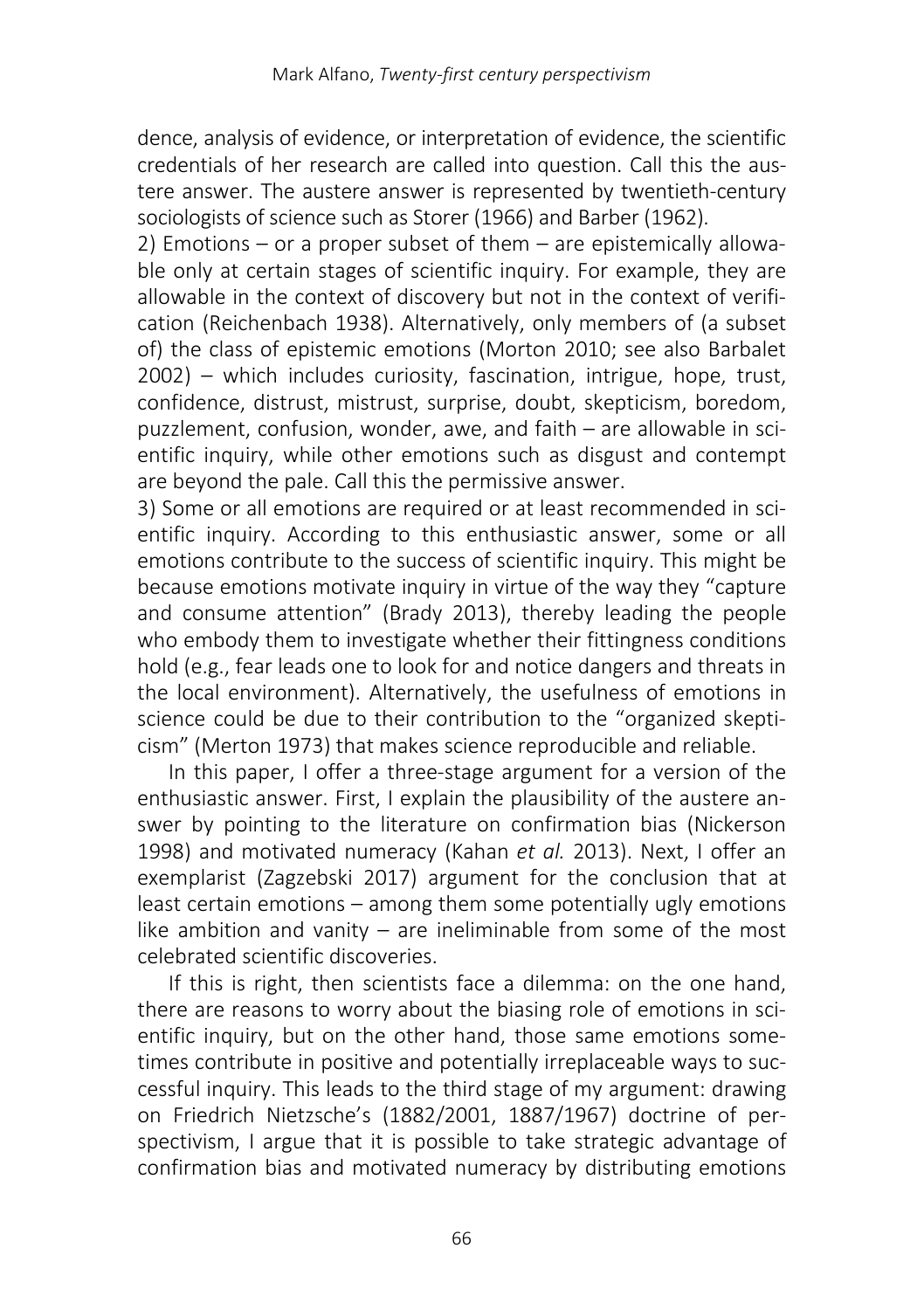both temporally and socially. Rather than idling in emotion-free doldrums, scientists and other researchers should systematically tack towards the truth by engaging now in inquiry motivated by one emotion then in inquiry motivated by a different, perhaps contrary, emotion.

# 2. *Confirmation bias and motivated numeracy*

Confirmation bias is the tendency to ask questions, seek evidence, interpret evidence, and remember evidence and conclusions in a way that confirms one's prior beliefs, hypotheses, or expectations. Wariness of this bias has a long and distinguished pedigree. For example, Francis Bacon (1620: 79) argued that "human understanding when it has once adopted an opinion [...] draws all things else to support and agree with it. And though there be a greater number and weight of instances to be found on the other side, yet these it either neglects or despises". In the same vein, Charles Darwin (2009: 44) wrote in his autobiography that, in order to force himself to be fair-minded, he adopted the following rule: "whenever a published fact, a new observation or thought came across me, which was opposed to my general results, to make a memorandum of it without fail and at once; for I had found by experience that such facts and thoughts were far more apt to escape from the memory". One plausible explanation of the phenomenon of confirmation bias is that people enjoy positive emotions (e.g., confidence, pride, smugness) when their prior beliefs are confirmed but suffer negative emotions (e.g., frustration, confusion, anger, shame) when their beliefs are challenged or disconfirmed. To the extent, then, that people tend to put themselves in situations that they expect will elicit positive emotions and not elicit negative emotions, their inquiries will be driven by confirmation bias (Oswald, Grosjean 2004).

More recently, Kahan *et al.* (2013) investigated the interaction between numeracy and emotionally-motivated cognition. Numeracy is a well-studied construct that includes aspects of quantitative intelligence and a disposition to engage systematically and effectively with data represented in the sorts of graphs and figures that often accompany scientific publications and serious journalism. If numeracy were independent of emotion- and value-based influence, then people who score high in numeracy should do equally well interpreting data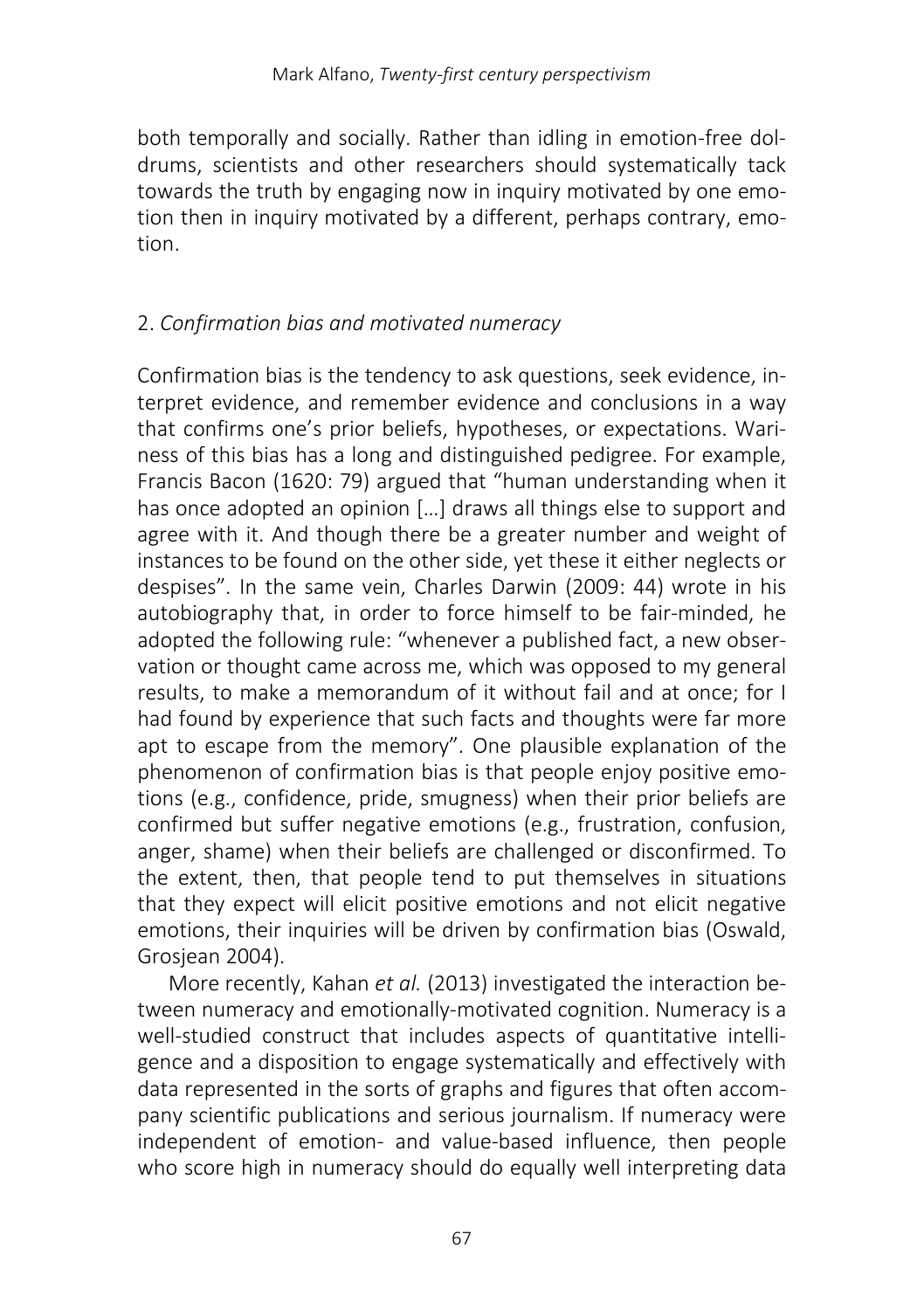that supports their convictions and data that runs contrary to their convictions. To set the stage, Kahan *et al.* asked a large number of participants to read the following summary of a hypothetical medical trial:

Medical researchers have developed a new cream for treating skin rashes. New treatments often work but sometimes make rashes worse. Even when treatments don't work, skin rashes sometimes get better and sometimes get worse on their own. As a result, it is necessary to test any new treatment in an experiment to see whether it makes the skin condition of those who use it better or worse than if they had not used it.

Researchers have conducted an experiment on patients with skin rashes. In the experiment, one group of patients used the new cream for two weeks, and a second group did not use the new cream.

In each group, the number of people whose skin condition got *better* and the number whose condition got *worse* are recorded in the table below. Because patients do not always complete studies, the total number of patients in each two groups is not exactly the same, but this does not prevent assessment of the results.

Please indicate whether the experiment shows that using the new cream is likely to make the skin condition *better* or *worse*.

|                                                   | Rash got better | Rash got worse |
|---------------------------------------------------|-----------------|----------------|
| Patients who <i>did</i> use<br>the new skin cream | ววว             |                |
| Patients who did not use<br>the new skin cream    | 107             |                |

What result does the study support?

a) People who used the skin cream were more likely to *get better* than those who didn't.

b) People who used the skin cream were more likely to *get worse* than those who didn't.

This task is deceptively simple. The majority of participants perform worse than chance (i.e., more than 50% choose the wrong answer and would do better simply to flip a coin). This is because correctly answering the question requires the participant to compare not the absolute numbers in any of the cells but the conditional probabilities of the rash getting better given one or another treatment. The probability that the rash got better given that the patient used the cream equals the number of people who got better after us-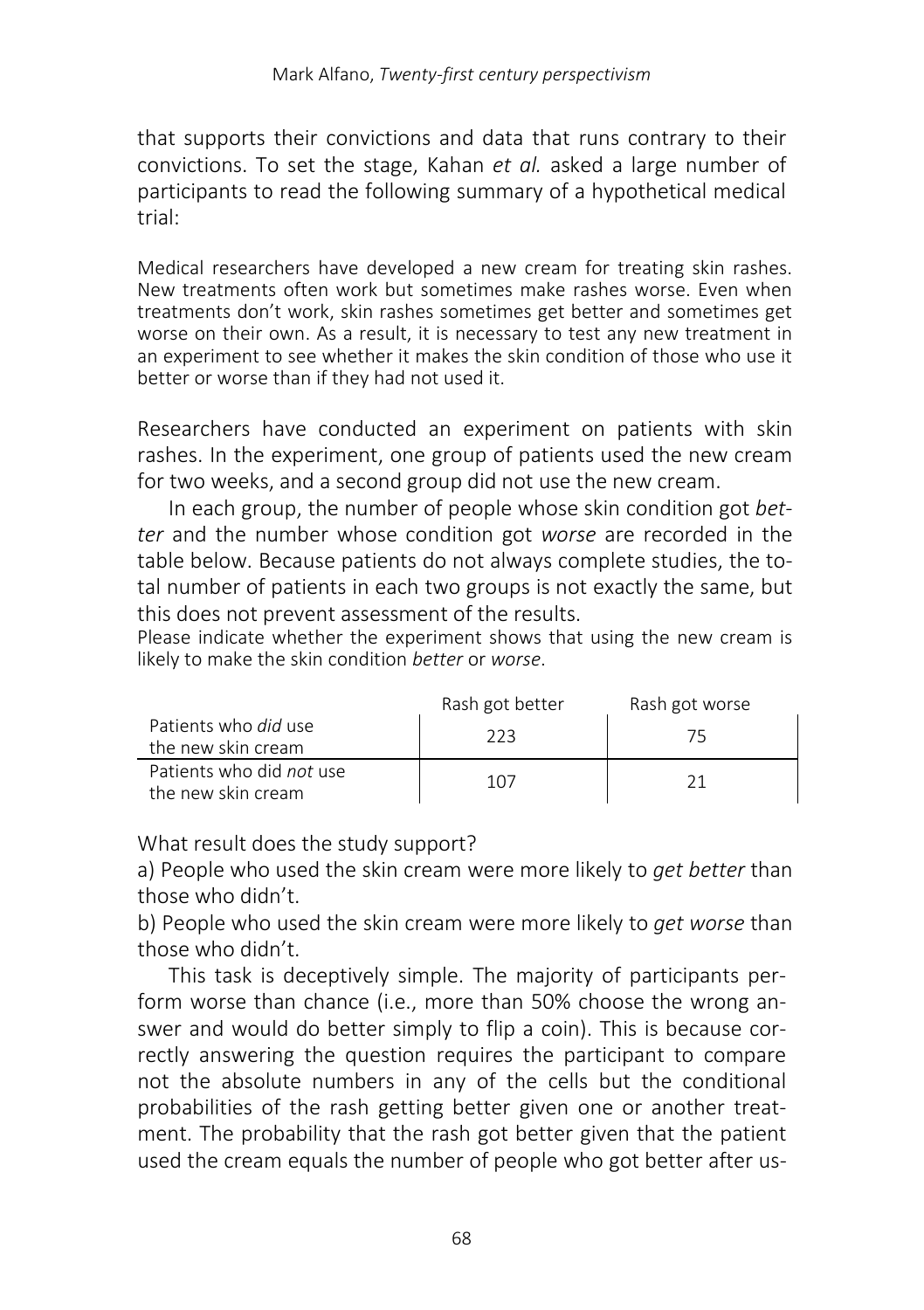ing the cream (223) divided by the number of people who used the cream (223 + 75 = 298): 223/298 = 74.83%. The probability that the rash got better given that the patient didn't use the cream equals the number of people who got better after not using the cream (107) divided by the number of people who didn't use the cream  $(107 + 21 =$ 128): 107/128 = 83.59%. This contingency table therefore supports the conclusion that, even though more people who used the cream got better than people who didn't use the cream, the cream does not help with the rash and may in fact make it worse<sup>[2](#page-4-0)</sup>.

This is not yet a test of confirmation bias or motivated numeracy. We don't know whether the participants generally expect experimental medical treatments to be effective, so we don't know what they believed or expected before they looked at the contingency table. To control for this, Kahan *et al.* included a second condition in which the labels of the columns of the contingency table were switched, meaning that the data now suggested that the cream was effective in treating the rash. In general, participants were slightly more likely to give the correct answer when the data suggested that the cream was effective, but the difference between conditions was small. And regardless of whether the data suggested that the cream was effective, the more numerate the participants were (as measured by an independent test), the more likely they were to answer correctly.

The results described so far should not be particularly surprising or worrisome. However, the other two conditions in Kahan *et al.*'s study point in the direction of problematic motivated numeracy. The basic idea here is that, when the question they are answering bears on their values and their emotional set, highly numerate people may be inclined to engage or accept the deliverances of their cognitive powers only if the data support their prior commitments. It's one thing to examine a contingency table for evidence of whether a hypothetical cream successfully treats a hypothetical rash. It's something very different to examine a contingency table for evidence of whether a favored political policy is effective. To this end, Kahan *et al.* presented further subjects with the same contingency table, except that this time the results were said to represent the effectiveness (or not) of gun control policies in reducing crime (for readers unfamiliar with

l

<span id="page-4-0"></span><sup>&</sup>lt;sup>2</sup> To establish this more definitively one would have to use more sophisticated statistical tests, such as chi-squared or Fisher's exact test.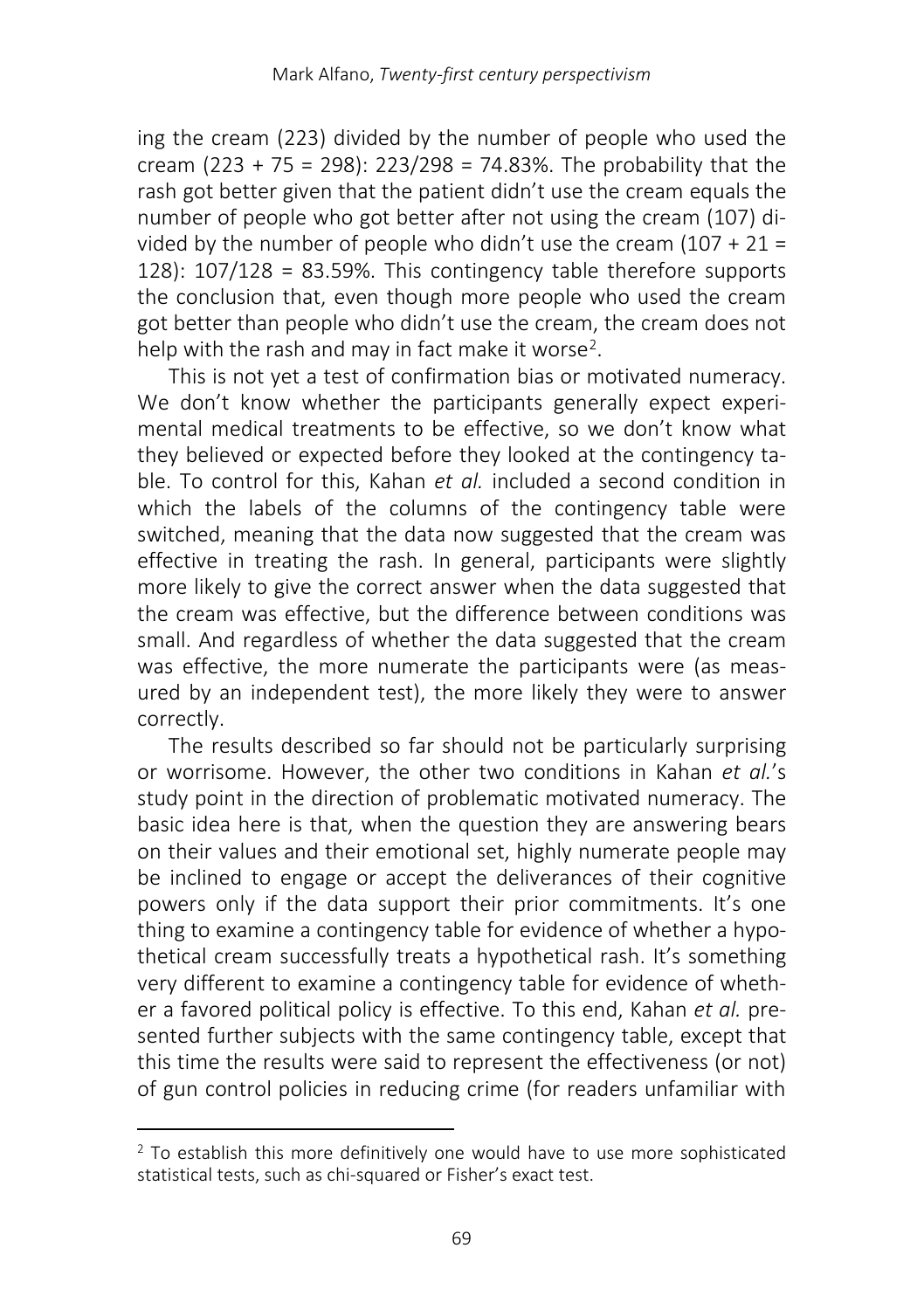contemporary policy debates in the United States: gun control is a highly polarized controversy: generally speaking, Americans who identify as liberal, left-wing, or Democratic – the party, not the political ideology – favor gun control as a means to reduce crime and violence, whereas Americans who identify as conservative, right-wing, or Republican – again, the party, not the political ideology – oppose gun control as ineffective in reducing crime and violence – and potentially even counterproductive. All participants in this study were American adults).

As in the cream/rash conditions, some of the participants in the gun-control/crime conditions saw a contingency table that suggested that gun control policies led to a reduction in crime while others saw a contingency table that suggested that gun control policies led to an increase in crime. Participants were also independently tested both for political ideology and numeracy. Most liberal (conservative) participants presumably came into the study with the prior belief that gun control policies reduce (increase) crime. This study therefore presented an opportunity to test whether highly numerate liberals and conservatives would effectively engage their numeracy regardless of what the evidence suggested, or only do so when the evidence pointed in the direction of their prior commitments.

Whereas political ideology had almost no effect on how effectively participants interpreted the cream/rash contingency table, it had a large effect on how effectively they interpreted the gun-control/crime contingency table – which, I must emphasize, contained exactly the same numbers. Highly numerate liberals were almost certain to choose the correct interpretation when the table suggested that gun control policies led to a reduction in crime, but they were barely above chance when the table suggested that gun control policies led to an increase in crime. Similarly, highly numerate conservatives were very likely (though a bit less than guaranteed) to choose the correct interpretation when the contingency table suggested that gun control policies led to an increase in crime, but they were below chance when it suggested that gun control policies led to a reduction in crime. Similar patterns held, though with smaller partisan gaps, for moderately numerate and innumerate liberals and conservatives.

Taken together, the literatures on confirmation bias and motivated numeracy spell trouble for the role of emotions in science. Of all people, scientists most need both to be highly numerate and to effectively exercise their numeracy – regardless of whether the evidence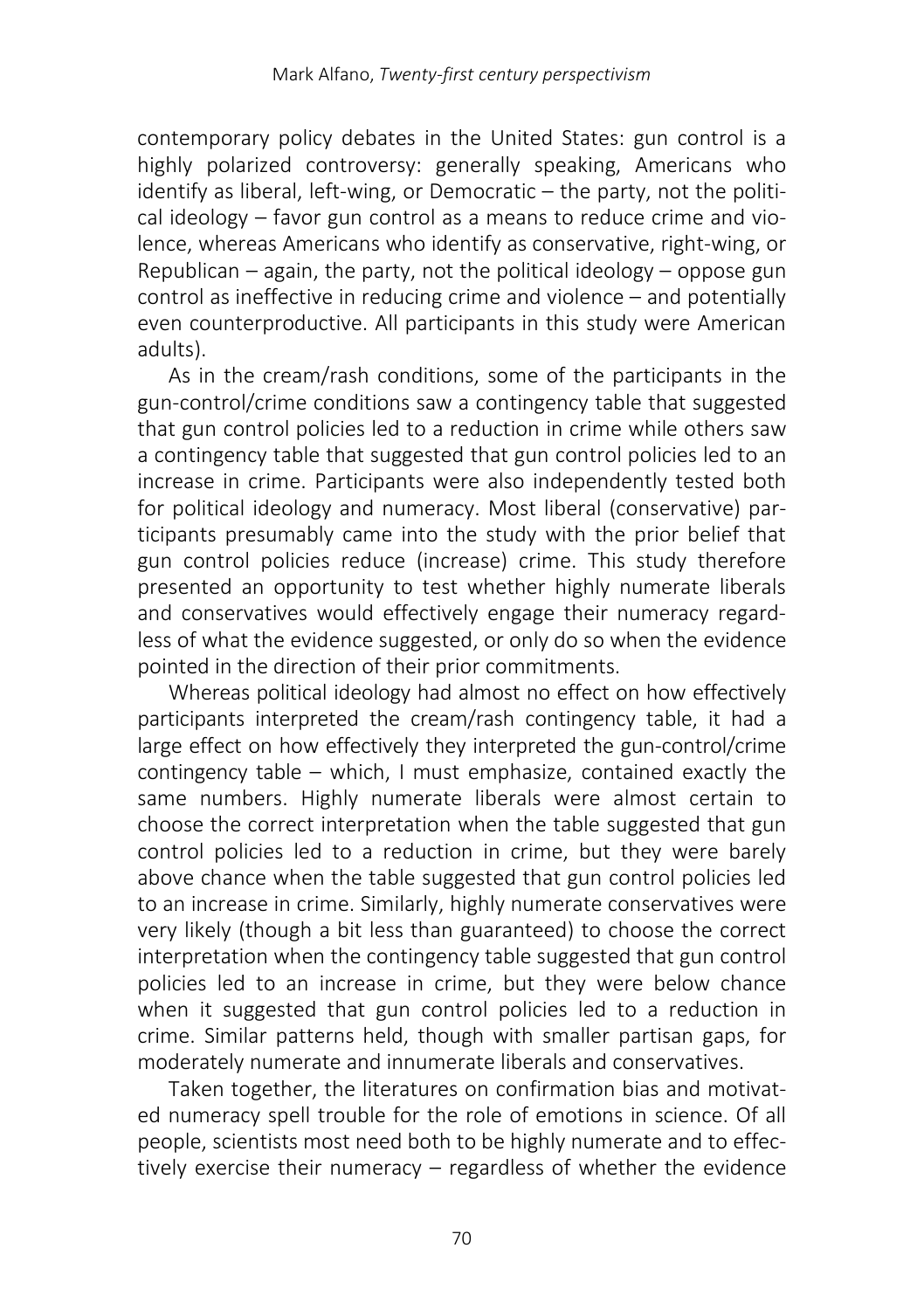supports their pet hypotheses. While Kahan *et al.*'s study used lay participants rather than professional scientist participants, we should not expect that scientists are somehow immune to the kinds of biases demonstrated in this study. Indeed, given that the partisan gap was larger among highly numerate participants, there is reason to worry that scientists may be even more susceptible to motivated numeracy than their lay counterparts. Essentially, they have more effective tools ready to hand when it suits their non-scientific interests to use them, and they can opt not to use those tools when doing so would undermine their antecedent commitments. Furthermore, as Kahan *et al.* point out, policy-makers who rely on scientific advisors for guidance (a laudable minority of policy-makers at best) are in an even tougher position. They tend to be less numerate than the scientists they rely on, and they too are presumably susceptible to the same biases as everyone else.

If this is right, we have a strong reason to favor the austere answer. When scientists and those they advise find themselves in the lucky position of having evidence that supports what they already think and does not run contrary to their emotionally-backed commitments, they are likely to interpret the evidence correctly (perhaps even more likely to do so than scientists with other commitments or no relevant commitments). However, when they find themselves in the all-too-familiar position of having evidence that undermines what they already think or runs contrary to their emotionally-backed commitments, they are likely to misinterpret the evidence in a way that makes them almost indistinguishable from the innumerate masses. In the next section, I argue that, despite this concern, evacuating scientific inquiry of emotion may prevent or make less likely significant scientific achievements.

## 3. *Scientific exemplarism as a vindication of emotion-motivated inquiry*

In light of the literature on confirmation bias and motivated numeracy, we have a strong reason to favor the austere answer. In this section, I argue that we have even stronger reasons to allow at least some emotions – including some rather ugly emotions – in scientific practice. First, the literature on the demarcation between science and pseudo-science, along with the literature on scientific revolutions, is peppered with the language of emotion – especially epistem-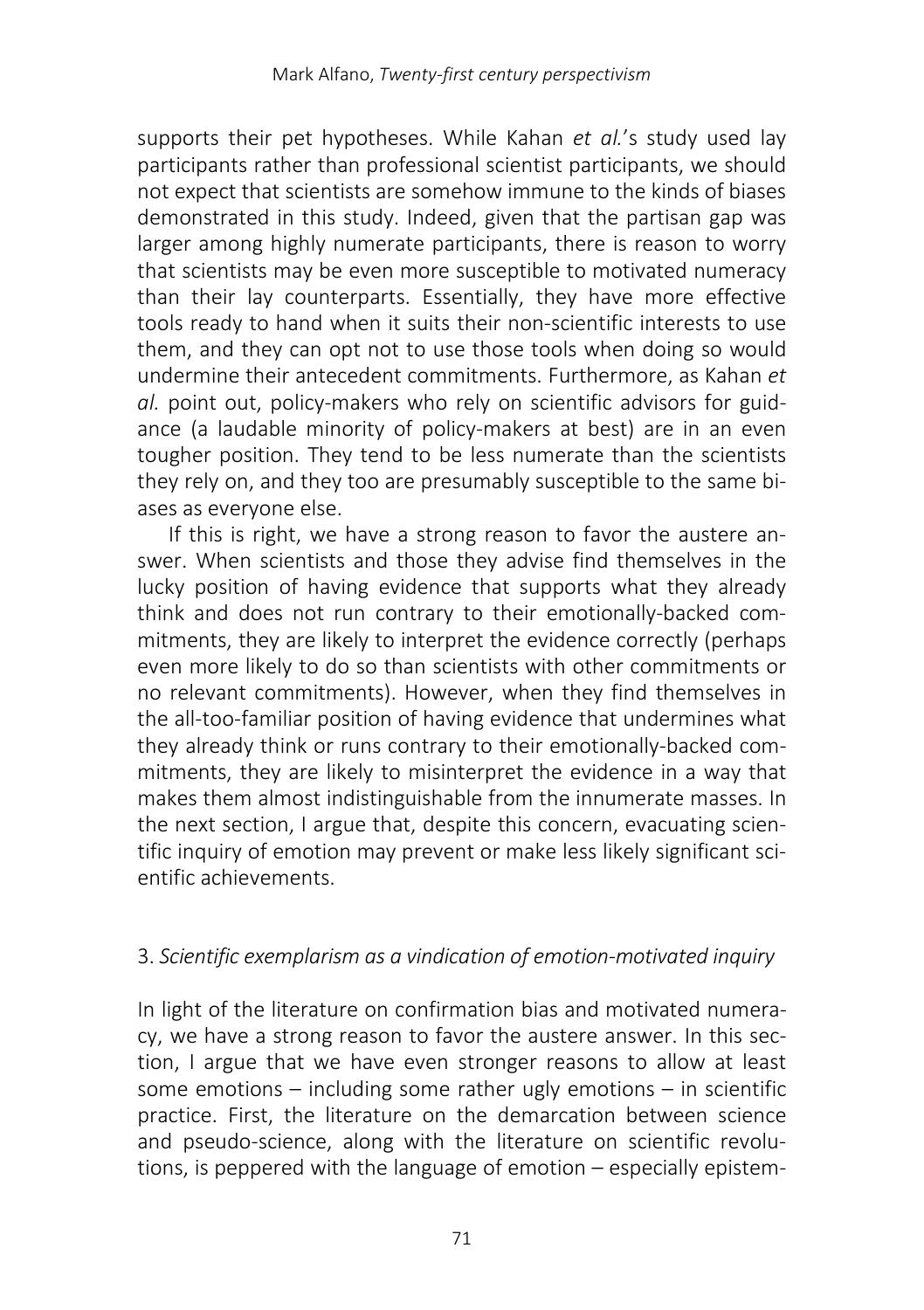ic emotion. Karl Popper (1963) talks of a scientist's attitude to their hypotheses as one of "hope" rather than belief. He distinguishes science from pseudoscience by sneering at the "faith" characteristic of the latter and praising the "doubt" and openness to testing of the former. He argues that the "special problem under investigation" and the scientist's "theoretical interests" determine her point of view, framing some parameters and potential connections as worthy of investigation and most others as unworthy. Imre Lakatos (1978) contrasts scientific knowledge with theological certainty that "must be beyond doubt". Thomas Kuhn (1962) says that the attitude scientists have towards their paradigms is one of not only belief but also "trust". He claims that scientists received the discovery of x-rays "not only with surprise but with shock […] though they could not doubt the evidence, [they] were clearly staggered by it". This suggests that at least some emotions are acceptable and even essential in scientific practice.

My main argument, however, relies on the fact the geniuses who have achieved many of the most significant scientific advances were motivated by their emotions, and the depth of that motivation suggests that emotional influence was essential to their achievements. Deprived of their emotional resources, these exemplary scientists would most likely have wasted their time and capabilities. If this is right, then, to the extent that we accept exemplars as guides to the mental and moral states and dispositions we should strive to embody, emotions are vindicated in scientific inquiry.

Despite Linda Zagzebski's (2017) attempt to put a twenty-first century veneer on it, exemplarism is a doctrine that dates back at least to Thomas Aquinas (Doolan 2008). In her version of the doctrine, theorizing about virtue should be guided by identifying one or more exemplary and admirable individuals, then investigating which traits distinguish these individuals from others. Those traits count as virtues, no matter what they turn out to be. This approach reverses the direction of analysis employed by many virtue theorists. Instead of starting with a (structured) list of virtues or a general definition of virtue, then asking of particular individuals whether they embody virtue, Zagzebski urges philosophers to start with individuals about whom we are certain and then ask what makes them so admirable. Zagzebski's own work focuses on three generic types of exemplars: the saint (who exemplifies charity), the sage (who exemplifies wisdom), and the hero (who exemplifies courage). She mentions the ge-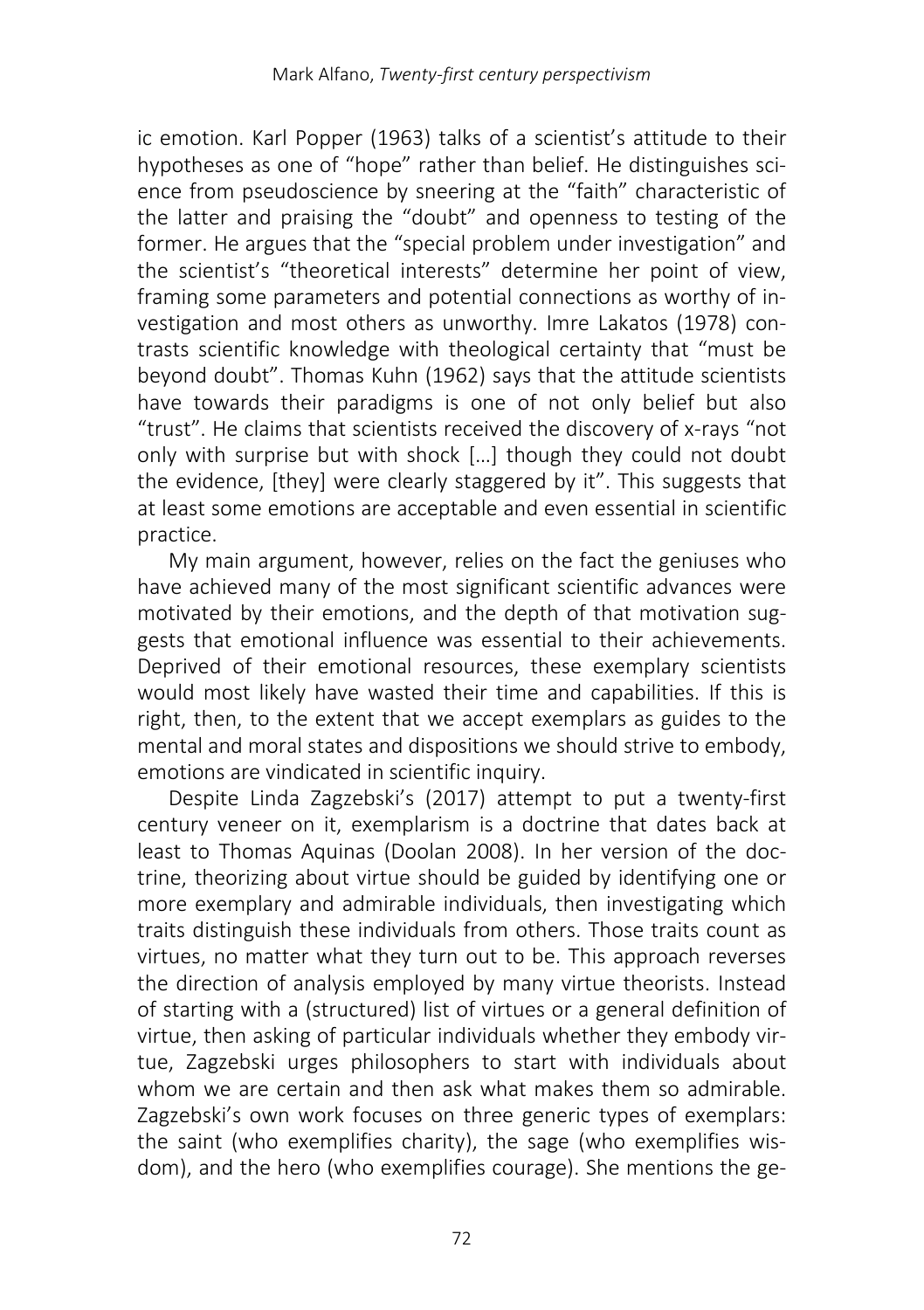nius as a fourth potential type but rules it out because genius allegedly depends too much on "natural talent" rather than acquired dispositions. However, given her commitment to admiration-based exemplarism, Zagzebski has nowhere to stand in making this argument. If geniuses are generally admired – and it seems that they are – then whatever traits make them admirable count as virtues according to exemplarism, regardless of whether they are acquired or innate<sup>[3](#page-8-0)</sup>.

When it comes to scientific inquiry in particular, ruling the genius out of hand is especially unattractive. Furthermore, Zagzebski (2017; see also Zagzebski 2010) insists that exemplars should enjoy nearuniversal admiration. In this way, they serve as publically-recognized normative landmarks. However, Zagzebski's own list of exemplars is more than a little controversial. She considers Mother Teresa a saint, but others have plausibly argued that she was a moral monster who took a perverse pleasure in the suffering of those she cared for (e.g., Hitchens 1995). Disagreement over exemplars extends further. In an obituary published in its newsletter Dabiq (May 2015), the Islamic State celebrated Hudhayfah al-Battāwī as a hero, but Egyptian Copts remember him as a kidnapper and murderer. And as philosophers like to remind their students, Socrates' wisdom got him executed on the charge of corrupting the youth. Geniuses, by contrast, may be easier to agree about.

If this is on the right track, one compelling way to evaluate the appropriateness of emotions in scientific inquiry is to examine the emotional lives of recognized geniuses such as Nobel laureates. In this vein, Paul Thagard (2002) mined James Watson's (1969) autobiographical account of the discovery of the double-helix structure of DNA for emotion terms. The most common terms related to interest and the joy of discovery, followed by fear, hope, anger, distress, aesthetic appreciation, and surprise. This is no exception, as Thagard (2006) shows: François Jacob (1988), another Nobel laureate, characterized his own research as motivated by "intense joy" and "savage pleasure" in discovery. Likewise, Thagard points out that Richard Feynman (1999), another Nobel laureate, described his inquiries as motivated by "the pleasure in finding a thing out, the kick of discovery, the observation that other people use [my work]". And Nobel

 $\overline{\phantom{a}}$ 

<span id="page-8-0"></span> $3$  And, I should further point out, it is not at all clear that genius is innate – or any more innate than other admirable dispositions. For more on this point, see Skorburg, Alfano 2017.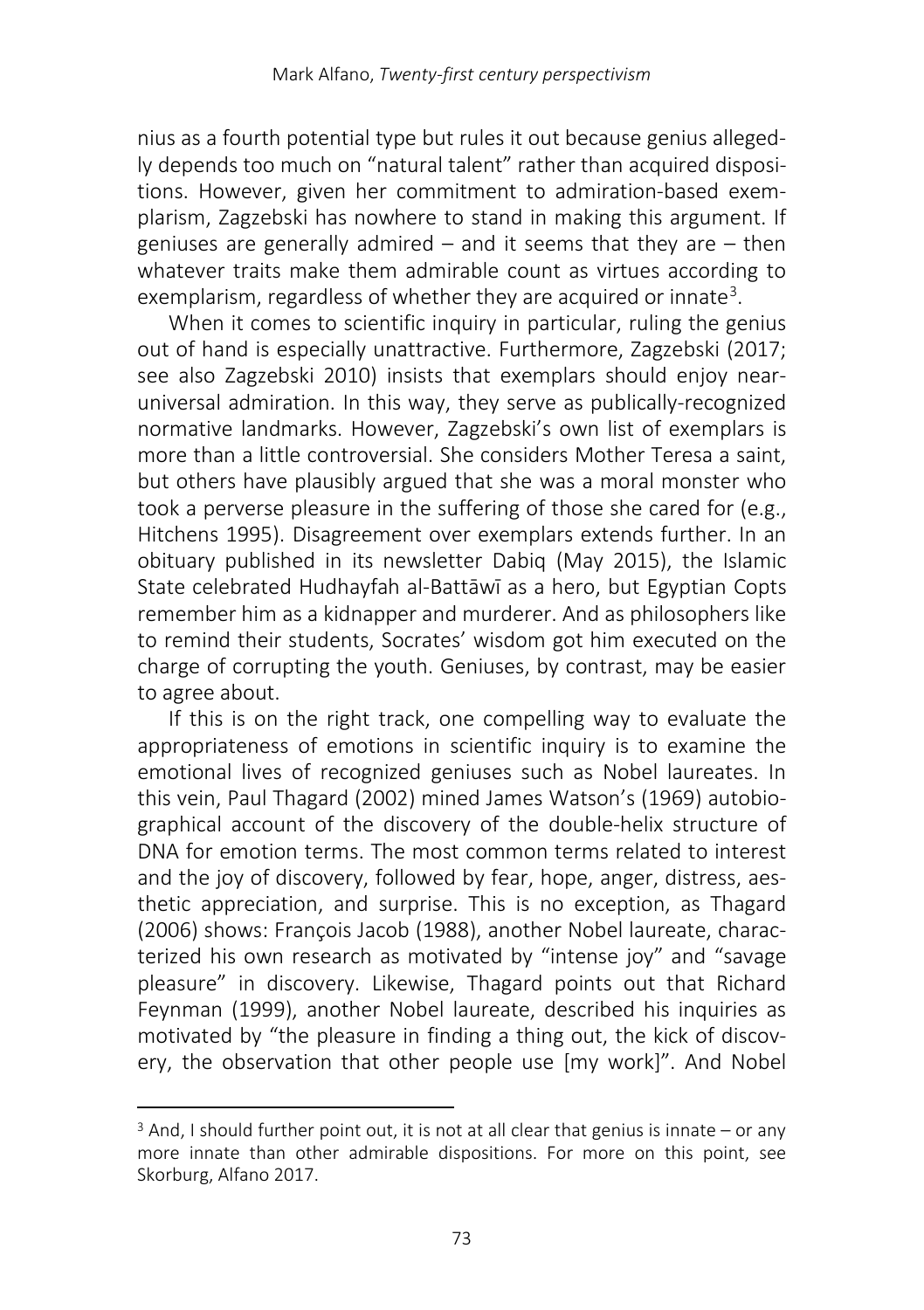laureate Santiago Ramón y Cajal (1999) claims that, among the emotions essential to success in biology, are "devotion to truth", "passion for reputation" and patriotism. The latter two emotions don't seem to have much to do with truth directly; vanity and patriotic fervor hardly count as epistemic emotions. Likewise, the ambition that infamously drove James Watson to acquire Rosalind Franklin's Photograph 51 (Maddox 2003), which in turned enabled him and Crick to claim precedence in discovering the double-helix, was not an epistemic emotion. Unseemly disputes about priority in science date back at least to the jostling between Newton and Leibniz (Merton 1957). If Watson and Ramón y Cajal are to be trusted when they describe their own motivations, it seems that even ugly emotions may have a place in successful scientific inquiry. As Nietzsche (1882/2001) puts it in section 57 of *The gay science*, which he titled *To the realists*, "aren't you too in your unveiled condition still most passionate and dark creatures, compared to fish, and still all too similar to an artist in love"? Despite the concerns raised in the previous section, reflection on the motivations of the most successful scientists should incline us towards the permissive or even the enthusiastic answer. In the next section, I argue for the latter.

## 4. *Towards a twenty-first century perspectivism*

If my arguments thus far are on the right track, we should worry about the role of emotions in science because they are liable to exacerbate confirmation bias and motivated numeracy, yet we should also endorse their role in science because they are essential motivators of some of the most celebrated geniuses. The fundamental puzzle, then, is how scientists should manage their emotional lives in such a way that they take advantage of the motivation that even ugly emotions furnish without falling into epistemic traps. In this concluding section, I argue that this tension can be resolved by accepting an updated version of Nietzsche's doctrine of perspectivism.

This doctrine is related to but more tactical than Coady's (1992: 205) point about interestedness and disinterestedness in inquiry:

The disadvantages that may arise from the partiality of an interest may be counterbalanced by the disadvantages that lack of interest may create. After all, a strong interest in some issue makes one pay a lot of attention to what is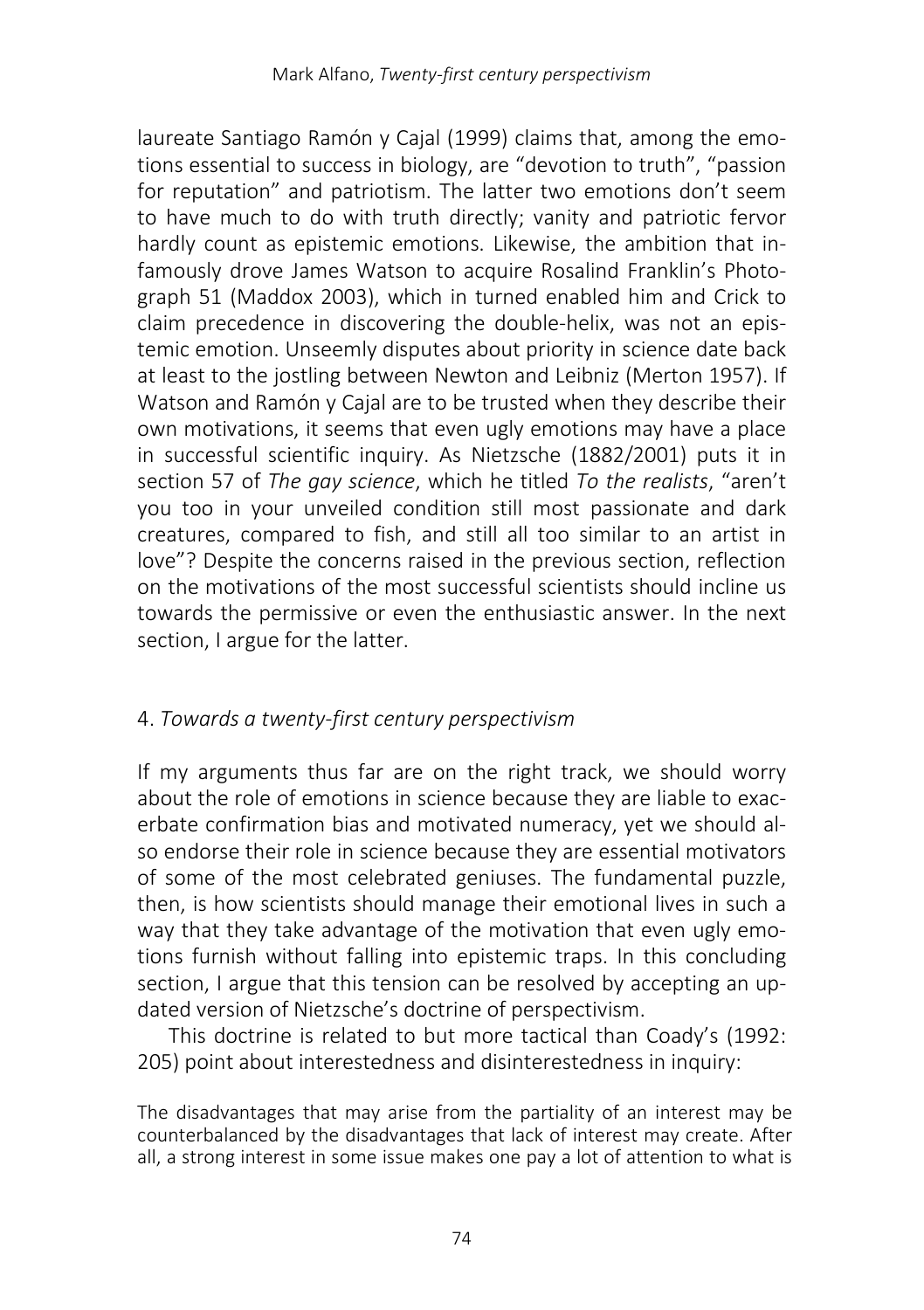going on; the attention may be biased by the strength of the interest but the observation will not suffer from the dangers attendant upon casual concern. Lack of a strong interest in the issue or the outcome is liable to produce unfocused attention and lack of observation.

Following Coady's implicit advice would help scientists to avoid an epistemic landscape in which, as W.B. Yeats put it, "the best lack all conviction, while the worst / Are full of passionate intensity". He contrasts unmotivated inquiry with inquiry motivated by partial interests. Nietzsche expands the set of options by drawing a three-way contrast: unmotivated inquiry (which he considers absurd), inquiry motivated by one-sided interests (which he also criticizes), and perspectivism. To give a better idea of what he means by perspectivism, I quote at length from *The genealogy of morality*, essay 3, section 12:

But precisely because we seek knowledge, let us not be ungrateful to […] reversals of accustomed perspectives and valuations […]: to see differently in this way for once, to want to see differently, is no small discipline and preparation of the intellect for its future "objectivity" – the latter understood not as "contemplation without interest" (which is a nonsensical absurdity), but as the ability to control one's Pro and Con and to dispose them, so that one knows how to employ a variety of perspectives and affective interpretations in the service of knowledge.

Nietzsche denigrates the ideal of "contemplation without interest" here for the same reason that he scoffs at the "realists" in the passage from *The gay science* quoted earlier. He holds that all inquiry is motivated in some way. Without motivation, the inquirer would sit idle. Without emotional engagement, the inquirer would not be in a position to filter the stream of perception and cognition for relevant and connected information (Evans 2002; Damasio 1994; Smith 2017). Whereas a similar observation leads Coady (1992) to settle for motivated inquiry as unavoidable, and to hope that its biasing effects will not be as detrimental as the effects of emotional uninvolvement, Nietzsche advocates disposing of one's "Pro and Con" in an effort to "employ a variety of perspectives and affective interpretations in the service of knowledge". In the next paragraph, he advises:

Let us be on guard against the dangerous old conceptual fiction that posited a "pure, will-less, painless, timeless knowing subject"; let us guard against the snares of such contradictory concepts as "pure reason", "absolute spirituality", "knowledge in itself": these always demand that we should think of an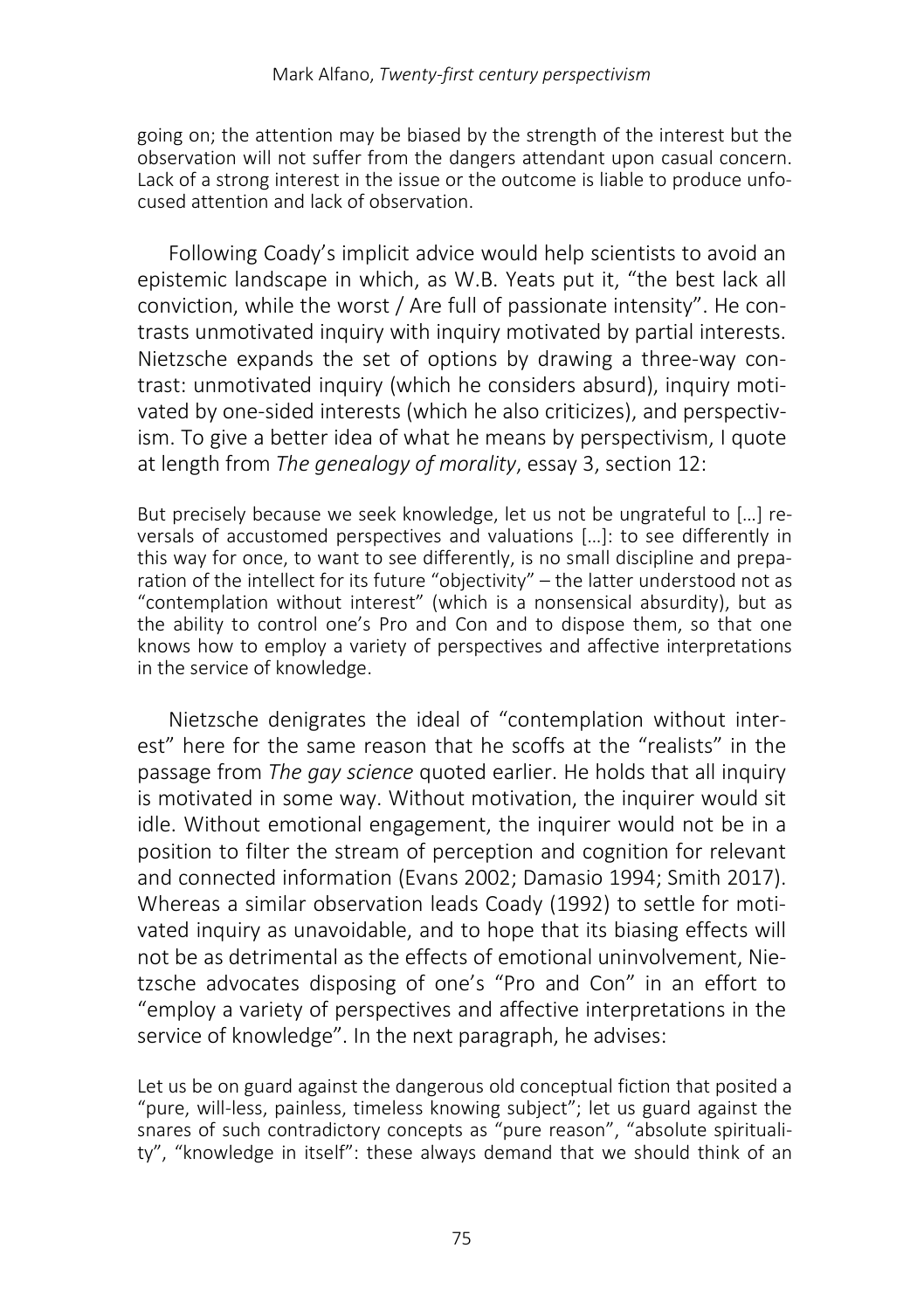eye that is completely unthinkable, an eye turned in no particular direction, in which the active and interpreting forces, through which alone seeing becomes seeing something, are supposed to be lacking; these always demand of the eye an absurdity and a nonsense. There is only a perspective seeing, only a perspective "knowing"; and the more affects we allow to speak about one thing, the more eyes, different eyes, we can use to observe one thing, the more complete will be our "concept" of this thing, our "objectivity", be. But to eliminate the will altogether, to suspend each and every affect, supposing we were capable of this – what would that mean but to castrate the intellect?

Leaving aside Nietzsche's colorful metaphors, the basic idea here is that, instead of either hoping that a single bias will not be too severe or attempting to side-step bias by avoiding motivated inquiry altogether, scientists (and other researchers) should aim to balance their biases by approaching the same object of inquiry from different emotional perspectives. If trust and confidence lead us to be too easy on a particular hypothesis, then approaching the same hypothesis with an attitude of doubt and mistrust will help to balance the scales. And it may even be necessary to include non-epistemic emotions in this process to achieve as synoptic a perspective as possible.

Achieving this kind of control over one's Pro and Con, over one's affective set, is easier said than done. This is why I now want to go beyond the hints provided by Nietzsche to articulate a twenty-first century perspectivism. My contention is that Nietzsche's recommendation is best implemented by, as I put it elsewhere (Alfano 2015), going social and going distal. To see why perspectivism would be wellserved by going social and distal, we can analogize Nietzschean perspectivism to Moore's (1993) paradox. Moore famously pointed out that it is paradoxical to say "It's raining right now, but I don't believe that it's raining right now". In his seminal analysis of Moore's paradox, Jaakko Hintikka (1962) made several important observations about this paradox. First, it only sustains an air of paradox when it is in the first-person. There is nothing odd about saying "It's raining right now, but she doesn't believe that it's raining right now". Second, it only sustains an air of paradox when presented in the present tense. There is nothing odd about saying "It was raining, but I didn't believe that it was raining". This is just a report of a false belief or of ignorance, which is common enough. Hintikka argued that these social and temporal constraints on Moore's paradox stem from the fact that it is an assertion, and that assertion expresses belief. When someone says "It's raining right now", they express the belief that it's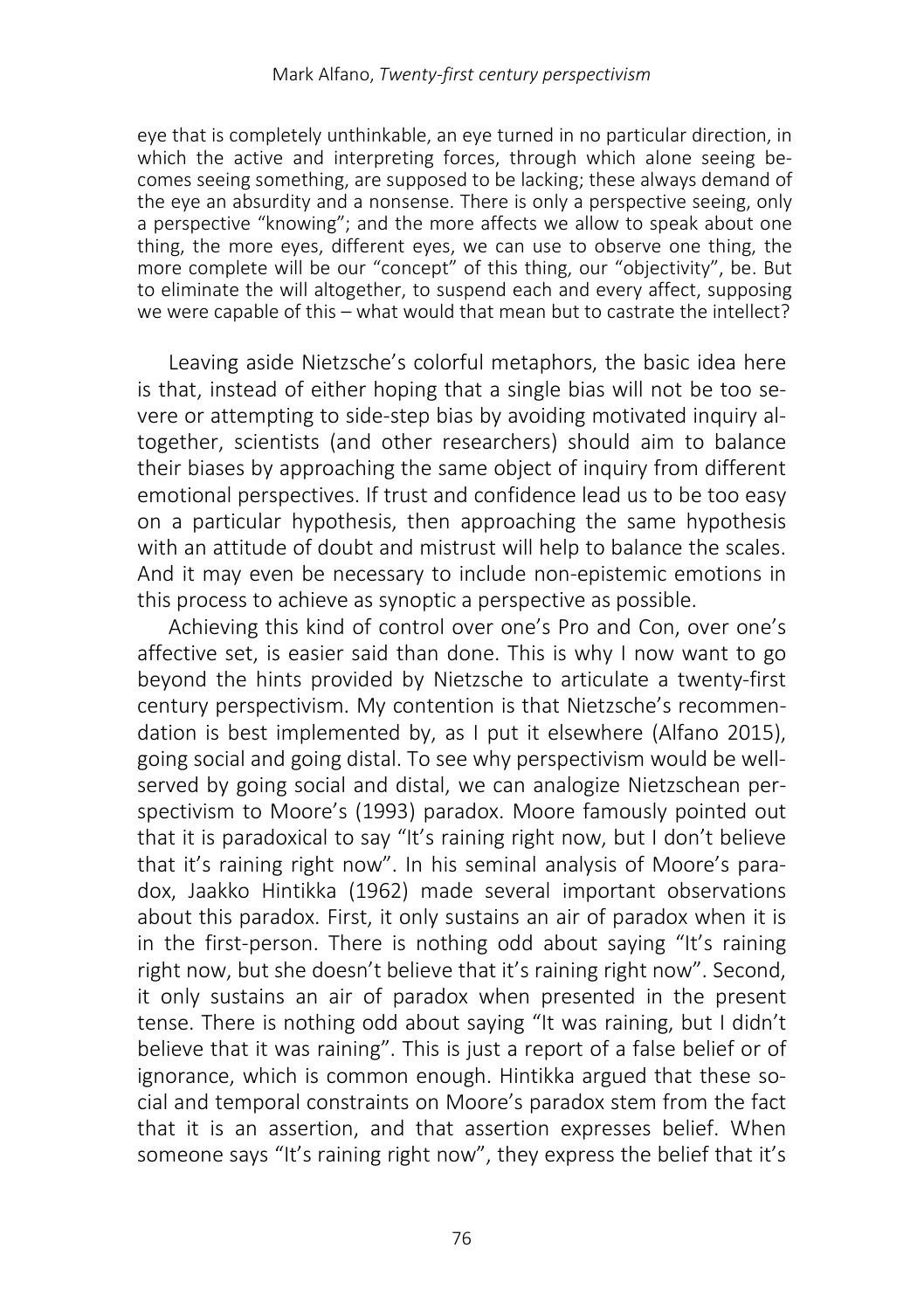raining right now. And then when the same person goes on to say "but I don't believe that it's raining right now", they report that they do not have the belief they just (seemingly) expressed. This is not an outright contradiction, but it verges on one. Changing either the person or the tense of the verb relaxes this tension. "It was raining" expresses a current belief about the past, which is not in any kind of tension with the report "but I didn't believe that it was raining". Likewise, "It's raining, but she doesn't believe that it's raining" expresses the speaker's belief and then reports someone else's ignorance.

If they are not careful, researchers who try to follow Nietzsche's advice risk running aground on the inquiry version of Moore's paradox. They are liable to say things like "The evidence suggests that p, but I doubt that p" or "The evidence disconfirms p, but I hope that p". Combining beliefs and epistemic emotions in this way is psychological difficult, if not impossible. But, just as the tension in Moore's paradox can be resolved by shifting either the person or the tense, so can the tension in the paradox of perspectivism be resolved by going social or going distal. Going (temporally) distal allows a researcher to engage in hopeful motivated inquiry one day, followed by a bout of skeptical inquiry (about the same hypothesis) the next day<sup>[4](#page-12-0)</sup>. For researchers in a publish-or-perish environment, such delays may be unpalatable. They may therefore prefer to go social: distributing positive epistemic (and non-epistemic emotions) between the researcher and other experts. Going social in this way enables a researcher to engage in hopeful motivated inquiry while facing opposition other researchers who approach the same hypothesis with skepticism and various other negative emotions. These strategies are mutually compatible, and if they work as I've suggested, they may enable researchers not to sail directly into the epistemic wind but to systematically tack towards the truth.

#### Bibliography

l

Alfano, M., *Becoming less unreasonable. A reply to Sherman*, "Social Epistemology Review and Reply Collective", n. 4 (2015), pp. 59-62.

<span id="page-12-0"></span><sup>4</sup> Or, as recommended by Horace, delaying nine years – or even thirty-six years as Copernicus famously did with *De revolutionibus orbium coelestium*.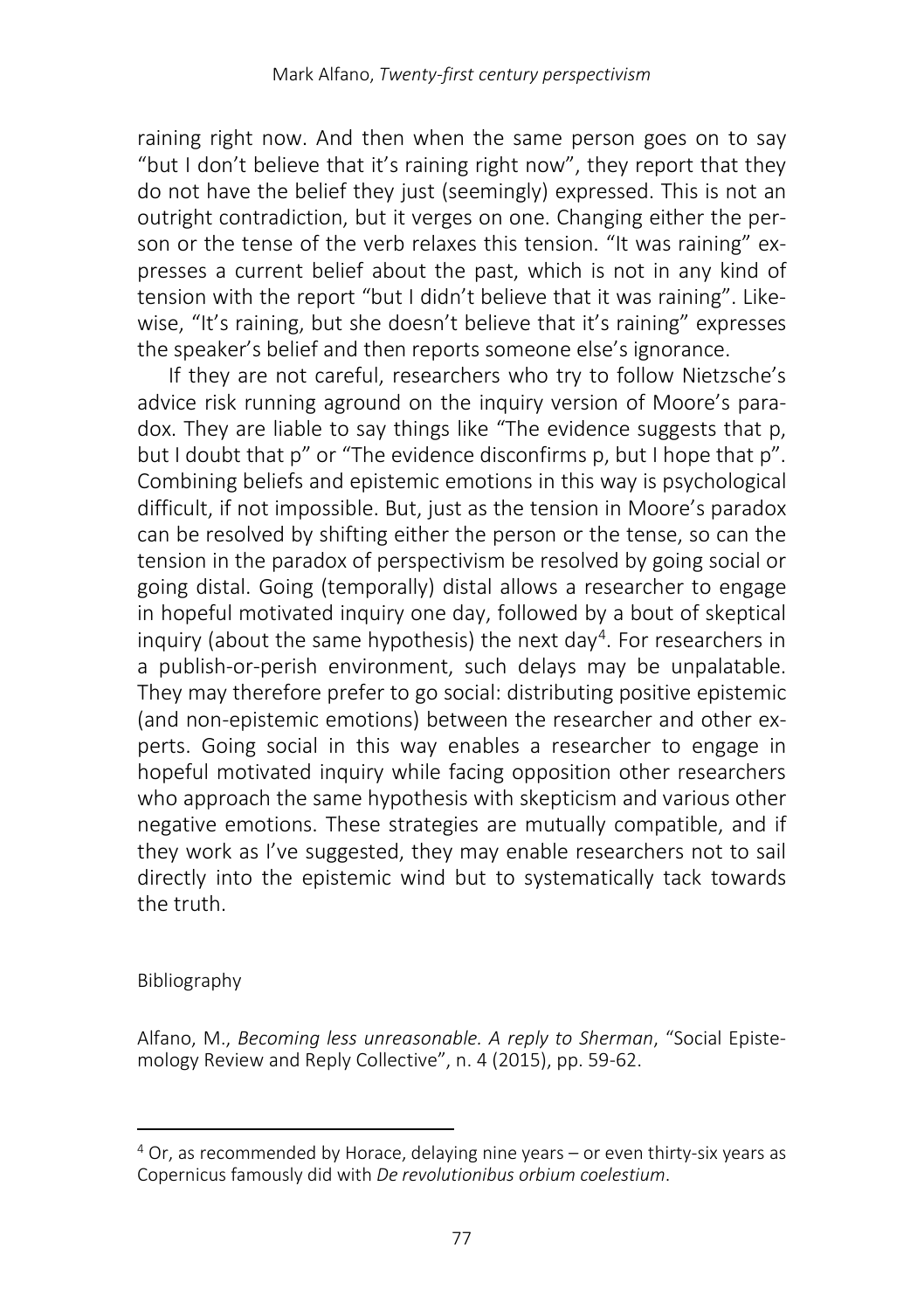Bacon, F., *Novum organum* (1620), reprinted in *A history of Western philoso*phy, vol. 3, Belmont, Wadsworth, 1969<sup>2</sup>.

Barbalet, J., *Science and emotions*, "The Sociological Review", n. 50 (2002), pp. 132-50.

Barber, B., *The sociology of science*, New York, Free Press of Glencoe, 1962.

Brady, M., *Emotional insight. The epistemic role of emotional experience*, Oxford-New York, Oxford University Press, 2013.

Coady, C.A.J., *Testimony. A philosophical study*, Cambridge, Cambridge University Press, 1992.

Damasio, A., *Descartes' error. Emotion, reason, and the human brain*, New York, Putnam, 1994.

Darwin, C., *The autobiography of Charles Darwin: 1809-1882*, New York, Classic Books, 2009.

Doolan, G., *Aquinas on the divine ideas as exemplar causes*, Washington, Catholic University Press of America, 2008.

Evans, D., *The search hypothesis of emotion*, "British Journal for the Philosophy of Science", n. 53 (2002), pp. 497-509.

Feynman, R., *The pleasure of finding things out*, New York, Perseus Books, 1999.

Hitchens, C., *The missionary position. Mother Teresa in theory and practice*, London, Verso, 1995.

Jacob. F., *The statue within*, New York, Basic Books, 1988.

Hintikka, J., *Knowledge and belief*, Ithaca, Cornell University Press, 1962.

Kahan, D., Peters, E., Cantrell Dawson, E., Slovic, P., *Motivated numeracy and enlightened self-government*, "SSRN Electronic Journal", 2013 (doi: 10.2139/ ssrn.2319992).

Kuhn, T., *The structure of scientific revolutions*, Chicago, University of Chicago Press, 1962.

Lakatos, I., *The methodology of scientific research programs*, Cambridge, Cambridge University Press, 1978.

Maddox, B., *Rosalind Franklin. The dark lady of DNA*, New York, Harper, 2003.

Merton, R., *Priorities in scientific discovery. A chapter in the sociology of science*, "American Sociological Review", n. 22 (1957), pp. 635-59.

Merton, R., *The sociology of science. Theoretical and empirical investigations*, Chicago, University of Chicago Press, 1973.

Moore, G.E., *Moore's paradox*, in Id., *Selected writings*, ed. by T. Baldwin, London, Routledge, 1993.

Morton, A., *Epistemic emotions*, in P. Goldie (ed.), *Oxford handbook of philosophy of emotion*, Oxford-New York, Oxford University Press, 2010.